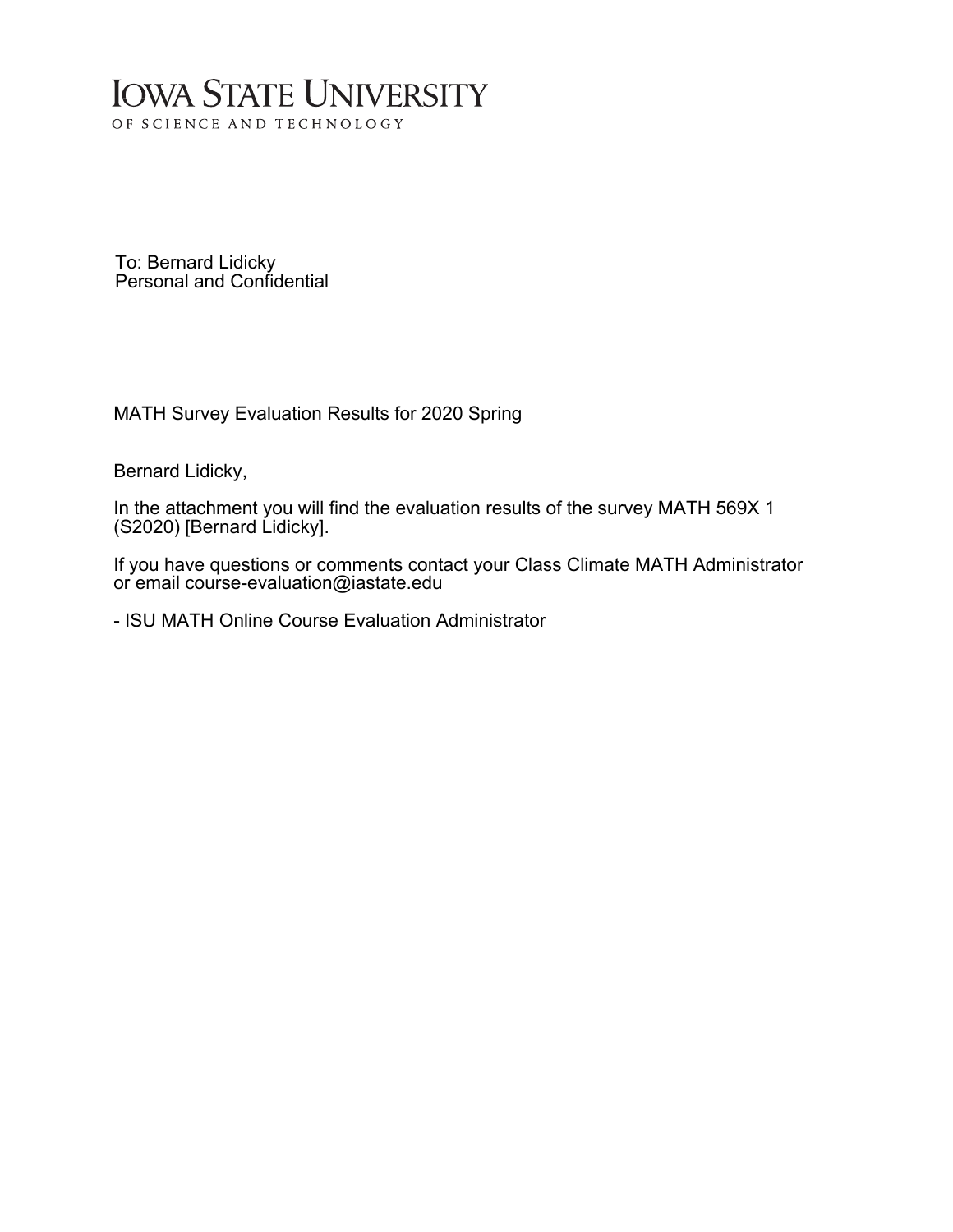| <b>Bernard Lidicky</b><br><b>IOWA STATE</b><br>UNIVERSITY<br>MATH 569X 1 (S2020) [Bernard Lidicky] (S2020MATH_569X_1L994209273) Lecture 2020-ISU<br>No. of course participants = $\overline{9}$<br>No. of responses $= 6$<br>Response Rate: 66.67% |                                                                                     |                         |                                                               |                                       |                |                                                                                 |
|----------------------------------------------------------------------------------------------------------------------------------------------------------------------------------------------------------------------------------------------------|-------------------------------------------------------------------------------------|-------------------------|---------------------------------------------------------------|---------------------------------------|----------------|---------------------------------------------------------------------------------|
| Legend<br>Absolute Frequencies of answers<br>Relative Frequencies of answers<br>Question text                                                                                                                                                      | Std. Dev.<br>25<br>$\mathbf 0$<br>25%<br>0%<br>Left pole<br>$\overline{2}$<br>Scale | Mean<br>50<br>50%<br>3  | Median<br>0<br>25<br>0%<br>25%<br>5<br>Histogram              | Quantile<br>Right pole                |                | n=No. of responses<br>av.=Mean<br>md=Median<br>dev.=Std. Dev.<br>ab.=Abstention |
| 1. Student Evaluation of Instruction                                                                                                                                                                                                               |                                                                                     |                         |                                                               |                                       |                |                                                                                 |
| My overall rating of this course is:                                                                                                                                                                                                               | very poor                                                                           | $\mathbf 0$<br>0%       | $\mathbf 0$<br>$\mathbf 0$<br>0%<br>0%<br>$\overline{2}$<br>3 | 3<br>3<br>50%<br>50%<br>4<br>5        | very good      | $n=6$<br>$av = 4.5$<br>$md=4.5$<br>$dev = 0.55$                                 |
| (1.2)<br>I was able to achieve the stated learning<br>outcomes for this course. (Learning outcomes<br>may be found in the syllabus or where indicated<br>by the instructor.)                                                                       | strongly disagree                                                                   | 0<br>0%<br>$\mathbf{1}$ | $\mathbf 0$<br>$\mathbf 0$<br>0%<br>0%<br>$\overline{2}$<br>3 | 3<br>3<br>50%<br>50%<br>4<br>5        | strongly agree | $n=6$<br>$av = 4.5$<br>$md=4.5$<br>$dev = 0.55$                                 |
| (1.3)<br>The instructor provided constructive feedback that<br>was helpful to my learning.                                                                                                                                                         | strongly disagree                                                                   | 0<br>0%<br>$\mathbf{1}$ | 0<br>0<br>0%<br>0%<br>$\overline{2}$<br>3                     | 66.7%<br>33.3%<br>5                   | strongly agree | $n=6$<br>$av = 4.33$<br>$md=4$<br>$dev = 0.52$                                  |
| (1.4)<br>The instructor was helpful when I had difficulties<br>or questions regarding course content during the<br>semester.                                                                                                                       | strongly disagree                                                                   | 0<br>0%                 | $\mathbf 0$<br>$\mathbf 0$<br>0%<br>0%<br>$\overline{2}$<br>3 | 16.7%<br>83.3%<br>$\overline{4}$<br>5 | strongly agree | $n=6$<br>$av = 4.83$<br>$md=5$<br>$dev = 0.41$                                  |
| The instructor developed a learning environment<br>that was inclusive.                                                                                                                                                                             | strongly disagree                                                                   | 0<br>0%                 | 0<br>0<br>0%<br>0%                                            | 16.7%<br>83.3%<br>ο                   | strongly agree | $n=6$<br>$av = 4.83$<br>$md=5$<br>$dev = 0.41$                                  |
| <sup>1.6)</sup> What helped your learning the most in this course?                                                                                                                                                                                 |                                                                                     |                         |                                                               |                                       |                |                                                                                 |
| I liked that most of the theorems were presented to us as a series of exercises. I felt that helped me to understand what was going on<br>much better than if the proof had just been told to me.                                                  |                                                                                     |                         |                                                               |                                       |                |                                                                                 |
| I really liked the setup of working through worksheets during class, and that we were given time during class to think of the answers to<br>questions.                                                                                             |                                                                                     |                         |                                                               |                                       |                |                                                                                 |
| The teaching style of giving problems and teaching the material through problem solving                                                                                                                                                            |                                                                                     |                         |                                                               |                                       |                |                                                                                 |
| The worksheets left unfilled, and then the filled solutions.                                                                                                                                                                                       |                                                                                     |                         |                                                               |                                       |                |                                                                                 |
| ■ Working on homework problems                                                                                                                                                                                                                     |                                                                                     |                         |                                                               |                                       |                |                                                                                 |
| What changes could have been made to enhance your learning in this course?                                                                                                                                                                         |                                                                                     |                         |                                                               |                                       |                |                                                                                 |

I got lost in the lecture a lot and I think you could be a bit more clear about what you're doing. For example, if you're doing induction, it would be helpful if you said "this is the base case" or something like that because it's not always clear to students.

I I think it would have been good to have more instruction or guidance about designing programs in Sage. Some of the computational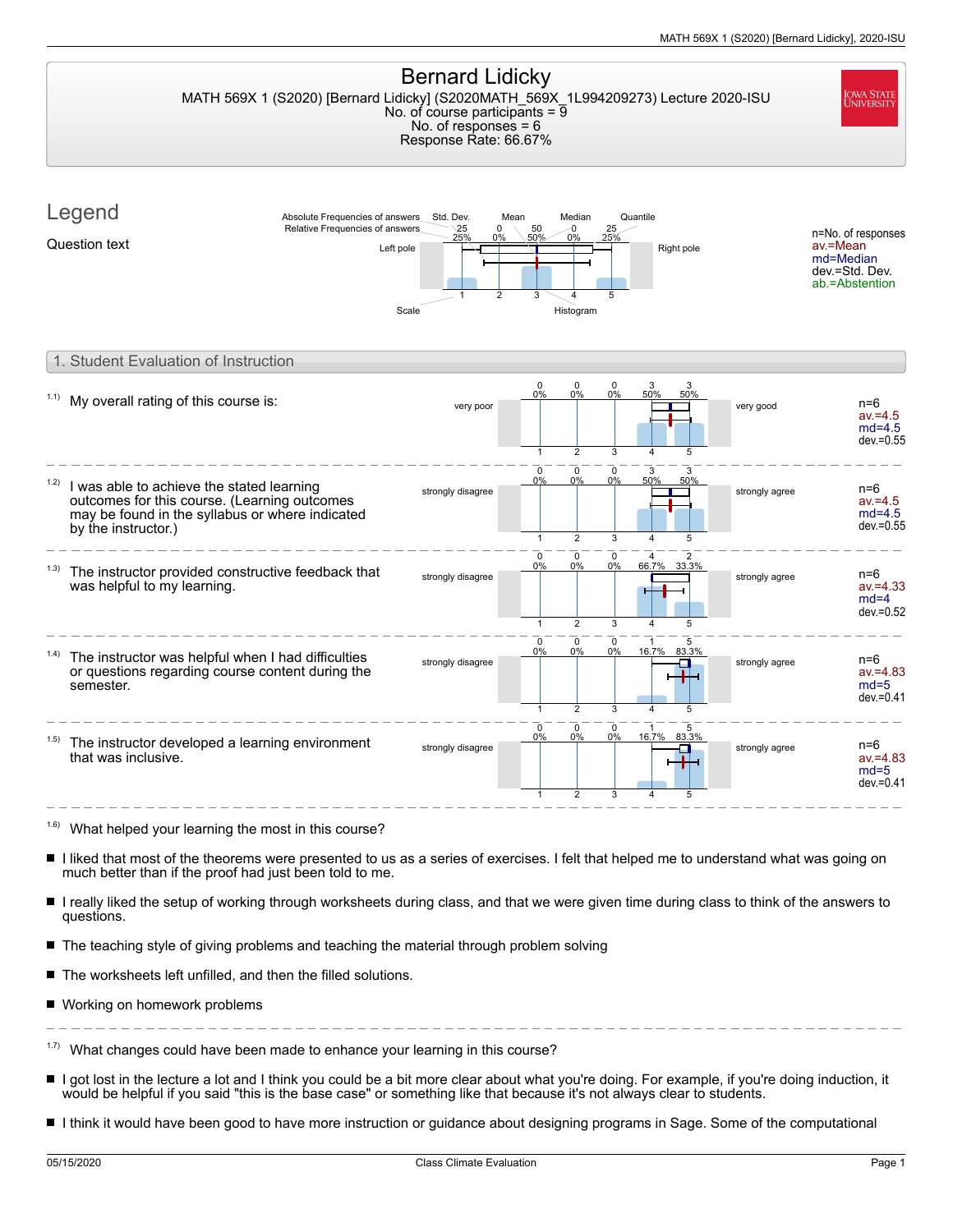homework problems seemed much more intensive than what we had gone over in class.

- $\blacksquare$ Maybe going through the proofs a bit more slowly could've helped me.
- $\blacksquare$  More examples, particularly when the problems required knowledge of coding.

- For courses that transitioned to virtual delivery, what worked well in the virtual portion of the course and what improvements could be made? 1.8)
- I couldn't always see what was happening on the board. I also really didn't like Persuall. But overall I really appreciated the effort put into the virtual part of the class!
- $\blacksquare$ I found it helpful that there was a variety of ways to engage with the material (videos, worksheets, perusal, etc). I think it would have been nice to have a weekly check in over zoom as a class.
- I thought the video lectures were well made and I liked that there was also the alternative of using the filled out worksheet.
- Perusall was a bit annoying, especially because there were no notifications when someone asked a question or a question was answered on it. Online office hours, and video delivery work out pretty well.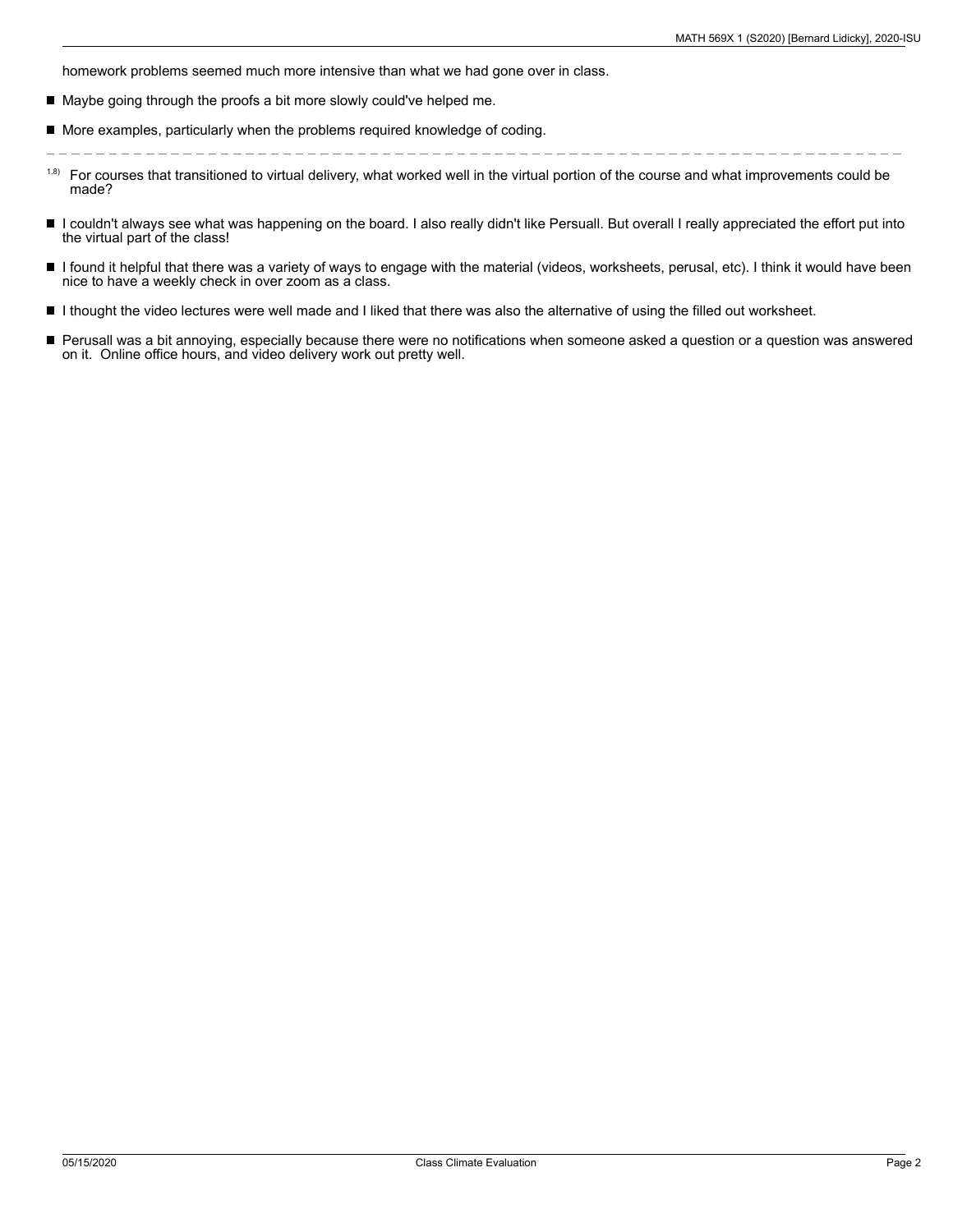## Histogram for scaled questions

### My overall rating of this course is:



The instructor was helpful when I had difficulties or questions regarding course content during the



I was able to achieve the stated learning outcomes for this course. (Learning outcomes may be found in the



The instructor provided constructive feedback that was helpful to my learning.



The instructor developed a learning environment that was inclusive.